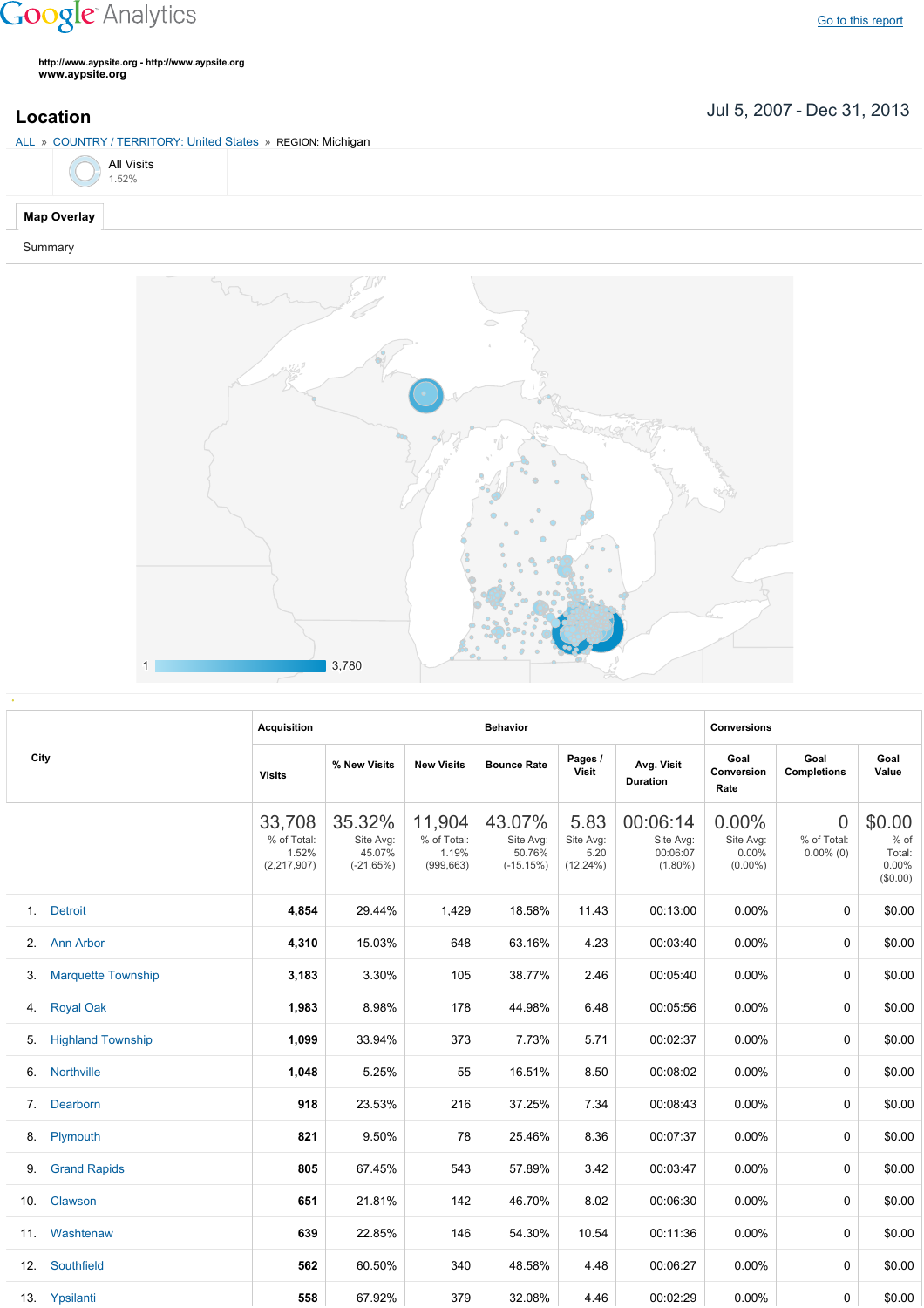|     | 14. Lansing                        | 513 | 59.26% | 304            | 52.24% | 4.87  | 00:03:39 | 0.00%    | 0           | \$0.00 |
|-----|------------------------------------|-----|--------|----------------|--------|-------|----------|----------|-------------|--------|
| 15. | Canton                             | 476 | 33.40% | 159            | 35.92% | 7.46  | 00:08:07 | 0.00%    | $\mathbf 0$ | \$0.00 |
| 16. | Saginaw                            | 471 | 35.03% | 165            | 27.81% | 3.75  | 00:05:17 | $0.00\%$ | $\mathbf 0$ | \$0.00 |
| 17. | Southgate                          | 415 | 66.51% | 276            | 68.43% | 2.35  | 00:03:16 | 0.00%    | 0           | \$0.00 |
|     | 18. Madison Heights                | 413 | 18.40% | 76             | 16.95% | 8.66  | 00:10:34 | 0.00%    | $\mathbf 0$ | \$0.00 |
| 19. | Farmington                         | 371 | 52.29% | 194            | 54.99% | 4.11  | 00:05:49 | $0.00\%$ | 0           | \$0.00 |
| 20. | Kalamazoo                          | 350 | 63.14% | 221            | 51.14% | 3.89  | 00:04:34 | $0.00\%$ | 0           | \$0.00 |
| 21. | <b>East Lansing</b>                | 319 | 65.52% | 209            | 43.26% | 13.76 | 00:04:15 | 0.00%    | 0           | \$0.00 |
|     | 22. Troy                           | 310 | 57.74% | 179            | 59.35% | 3.29  | 00:03:49 | $0.00\%$ | 0           | \$0.00 |
|     | 23. Plymouth Township              | 288 | 1.74%  | $\sqrt{5}$     | 14.93% | 7.32  | 00:05:38 | $0.00\%$ | 0           | \$0.00 |
|     | 24. Livonia                        | 247 | 62.75% | 155            | 72.06% | 3.34  | 00:03:02 | $0.00\%$ | 0           | \$0.00 |
| 25. | <b>Sterling Heights</b>            | 208 | 64.90% | 135            | 73.08% | 2.60  | 00:02:28 | 0.00%    | 0           | \$0.00 |
| 26. | <b>Bay City</b>                    | 189 | 44.44% | 84             | 18.52% | 4.38  | 00:04:12 | 0.00%    | 0           | \$0.00 |
| 27. | <b>Grosse Pointe</b>               | 174 | 71.26% | 124            | 24.71% | 4.70  | 00:06:56 | 0.00%    | $\mathbf 0$ | \$0.00 |
| 28. | <b>Utica</b>                       | 172 | 60.47% | 104            | 54.07% | 3.96  | 00:02:34 | 0.00%    | 0           | \$0.00 |
|     | 29. Flint                          | 168 | 59.52% | 100            | 64.29% | 2.20  | 00:00:59 | $0.00\%$ | $\mathbf 0$ | \$0.00 |
| 30. | Birmingham                         | 167 | 62.87% | 105            | 64.07% | 2.88  | 00:02:33 | 0.00%    | 0           | \$0.00 |
|     | 31. Oak Park                       | 166 | 67.47% | 112            | 53.01% | 3.68  | 00:04:04 | 0.00%    | 0           | \$0.00 |
|     | 32. West Bloomfield Township       | 163 | 66.26% | 108            | 55.21% | 4.18  | 00:05:23 | 0.00%    | 0           | \$0.00 |
|     | 33. Grand Blanc Township           | 153 | 32.68% | 50             | 49.67% | 4.09  | 00:04:55 | $0.00\%$ | 0           | \$0.00 |
| 34. | <b>Brighton</b>                    | 149 | 61.07% | 91             | 58.39% | 3.24  | 00:04:37 | $0.00\%$ | $\mathbf 0$ | \$0.00 |
| 35. | <b>Redford Charter Township</b>    | 141 | 71.63% | 101            | 59.57% | 3.27  | 00:03:07 | $0.00\%$ | 0           | \$0.00 |
| 36. | Novi                               | 140 | 67.86% | 95             | 47.86% | 4.90  | 00:08:33 | $0.00\%$ | 0           | \$0.00 |
| 37. | <b>Dansville</b>                   | 139 | 80.58% | 112            | 72.66% | 2.04  | 00:02:25 | $0.00\%$ | 0           | \$0.00 |
|     | 38. Auburn Hills                   | 133 | 53.38% | 71             | 44.36% | 4.72  | 00:05:10 | $0.00\%$ | $\mathbf 0$ | \$0.00 |
|     | 39. Westland                       | 133 | 70.68% | 94             | 64.66% | 2.06  | 00:02:14 | 0.00%    | 0           | \$0.00 |
|     | 40. Warren                         | 132 | 69.70% | 92             | 70.45% | 2.38  | 00:03:45 | $0.00\%$ | $\mathbf 0$ | \$0.00 |
|     | 41. Traverse City                  | 131 | 79.39% | 104            | 70.99% | 2.43  | 00:02:55 | $0.00\%$ | 0           | \$0.00 |
|     | 42. Franklin                       | 126 | 55.56% | 70             | 38.89% | 5.17  | 00:10:43 | 0.00%    | $\mathbf 0$ | \$0.00 |
| 43. | Oscoda                             | 117 | 5.98%  | $\overline{7}$ | 8.55%  | 12.38 | 00:22:10 | 0.00%    | 0           | \$0.00 |
| 44. | Stockbridge                        | 116 | 68.97% | 80             | 68.97% | 2.39  | 00:02:54 | 0.00%    | 0           | \$0.00 |
| 45. | Jackson                            | 115 | 69.57% | 80             | 57.39% | 4.23  | 00:06:29 | 0.00%    | 0           | \$0.00 |
|     | 46. Pontiac                        | 106 | 43.40% | 46             | 45.28% | 4.24  | 00:09:20 | 0.00%    | 0           | \$0.00 |
|     | 47. Macomb                         | 104 | 23.08% | 24             | 16.35% | 8.95  | 00:04:21 | $0.00\%$ | 0           | \$0.00 |
| 48. | <b>Charter Township of Clinton</b> | 98  | 79.59% | 78             | 71.43% | 2.52  | 00:03:07 | 0.00%    | 0           | \$0.00 |
| 49. | <b>Okemos</b>                      | 94  | 29.79% | 28             | 72.34% | 4.54  | 00:02:20 | $0.00\%$ | 0           | \$0.00 |
|     | 50. Holland                        | 92  | 91.30% | 84             | 46.74% | 3.65  | 00:02:02 | $0.00\%$ | 0           | \$0.00 |
| 51. | Muskegon                           | 91  | 87.91% | 80             | 78.02% | 2.15  | 00:02:15 | $0.00\%$ | 0           | \$0.00 |
| 52. | <b>Dearborn Heights</b>            | 90  | 77.78% | 70             | 60.00% | 2.92  | 00:02:28 | $0.00\%$ | 0           | \$0.00 |
|     | 53. Grand Blanc                    | 89  | 70.79% | 63             | 25.84% | 6.09  | 00:04:45 | $0.00\%$ | 0           | \$0.00 |

⊥

Ц.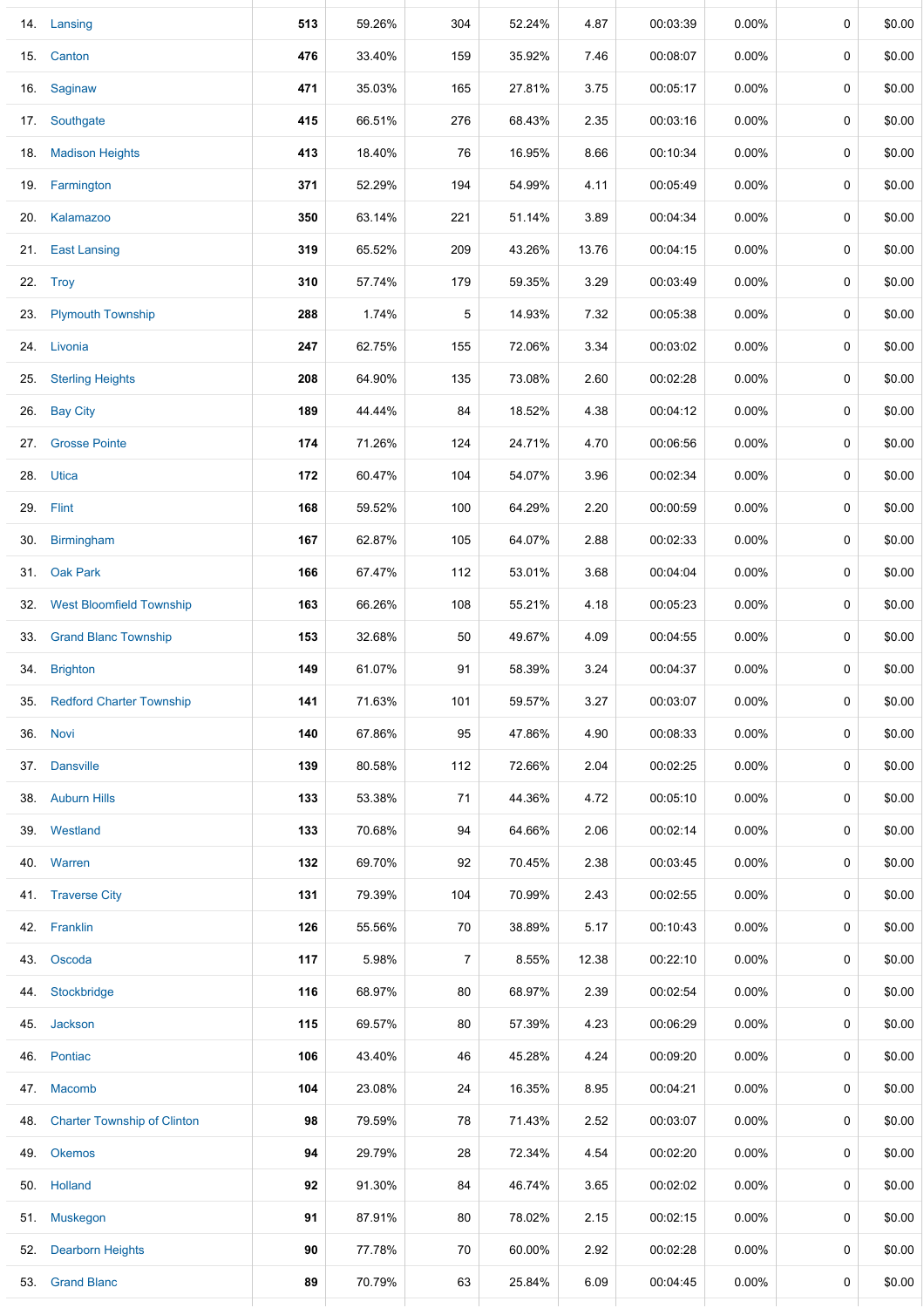| 54. | Rochester                      | 86 | 82.56% | 71 | 72.09% | 2.01  | 00:01:27 | 0.00%    | 0 | \$0.00 |
|-----|--------------------------------|----|--------|----|--------|-------|----------|----------|---|--------|
| 55. | <b>Berkley</b>                 | 85 | 54.12% | 46 | 60.00% | 2.79  | 00:03:19 | $0.00\%$ | 0 | \$0.00 |
|     | 56. Waterford Township         | 83 | 55.42% | 46 | 45.78% | 4.04  | 00:03:38 | $0.00\%$ | 0 | \$0.00 |
|     | 57. Grandville                 | 72 | 54.17% | 39 | 51.39% | 3.11  | 00:03:04 | $0.00\%$ | 0 | \$0.00 |
|     | 58. Ann Arbor Charter Township | 72 | 76.39% | 55 | 30.56% | 11.57 | 00:08:54 | $0.00\%$ | 0 | \$0.00 |
|     | 59. Trenton                    | 68 | 86.76% | 59 | 51.47% | 4.54  | 00:07:19 | $0.00\%$ | 0 | \$0.00 |
|     | 60. Washington                 | 65 | 33.85% | 22 | 44.62% | 9.15  | 00:09:07 | $0.00\%$ | 0 | \$0.00 |
|     | 61. Milan                      | 63 | 74.60% | 47 | 19.05% | 9.62  | 00:09:23 | $0.00\%$ | 0 | \$0.00 |
|     | 62. Taylor                     | 63 | 57.14% | 36 | 66.67% | 2.62  | 00:03:43 | $0.00\%$ | 0 | \$0.00 |
|     | 63. Harrison Township          | 62 | 72.58% | 45 | 59.68% | 2.89  | 00:03:33 | 0.00%    | 0 | \$0.00 |
|     | 64. Lake Orion                 | 62 | 67.74% | 42 | 53.23% | 2.45  | 00:01:48 | $0.00\%$ | 0 | \$0.00 |
| 65. | <b>Huntington Woods</b>        | 61 | 32.79% | 20 | 52.46% | 3.84  | 00:05:01 | 0.00%    | 0 | \$0.00 |
|     | 66. Mount Pleasant             | 59 | 91.53% | 54 | 71.19% | 1.92  | 00:01:34 | $0.00\%$ | 0 | \$0.00 |
|     | 67. Port Huron                 | 58 | 68.97% | 40 | 50.00% | 3.09  | 00:01:47 | $0.00\%$ | 0 | \$0.00 |
|     | 68. Houghton                   | 56 | 64.29% | 36 | 83.93% | 1.38  | 00:00:42 | $0.00\%$ | 0 | \$0.00 |
|     | 69. Midland                    | 54 | 85.19% | 46 | 72.22% | 2.13  | 00:01:08 | $0.00\%$ | 0 | \$0.00 |
| 70. | Owosso                         | 54 | 62.96% | 34 | 83.33% | 1.41  | 00:04:59 | $0.00\%$ | 0 | \$0.00 |
| 71. | <b>University Center</b>       | 54 | 68.52% | 37 | 18.52% | 5.56  | 00:01:47 | $0.00\%$ | 0 | \$0.00 |
|     | 72. Kent                       | 53 | 79.25% | 42 | 60.38% | 2.92  | 00:01:07 | $0.00\%$ | 0 | \$0.00 |
| 73. | <b>Grand Haven</b>             | 49 | 48.98% | 24 | 79.59% | 2.65  | 00:01:58 | $0.00\%$ | 0 | \$0.00 |
| 74. | <b>Burton</b>                  | 46 | 39.13% | 18 | 30.43% | 5.09  | 00:05:23 | $0.00\%$ | 0 | \$0.00 |
|     | 75. New Baltimore              | 46 | 41.30% | 19 | 76.09% | 2.63  | 00:02:56 | $0.00\%$ | 0 | \$0.00 |
|     | 76. White Lake Township        | 46 | 82.61% | 38 | 19.57% | 5.43  | 00:03:16 | $0.00\%$ | 0 | \$0.00 |
|     | 77. Bloomfield Hills           | 44 | 54.55% | 24 | 40.91% | 3.43  | 00:03:32 | $0.00\%$ | 0 | \$0.00 |
| 78. | Davison                        | 44 | 95.45% | 42 | 79.55% | 1.43  | 00:01:41 | $0.00\%$ | 0 | \$0.00 |
|     | 79. Saline                     | 44 | 61.36% | 27 | 61.36% | 3.36  | 00:06:30 | $0.00\%$ | 0 | \$0.00 |
|     | 80. Battle Creek               | 43 | 86.05% | 37 | 51.16% | 3.86  | 00:03:44 | $0.00\%$ | 0 | \$0.00 |
|     | 81. Commerce Township          | 43 | 93.02% | 40 | 69.77% | 2.12  | 00:01:34 | $0.00\%$ | 0 | \$0.00 |
|     | 82. Ferndale                   | 41 | 58.54% | 24 | 53.66% | 6.15  | 00:01:52 | $0.00\%$ | 0 | \$0.00 |
|     | 83. Monroe                     | 41 | 87.80% | 36 | 75.61% | 2.07  | 00:02:32 | $0.00\%$ | 0 | \$0.00 |
|     | 84. Ludington                  | 40 | 47.50% | 19 | 37.50% | 8.60  | 00:07:29 | $0.00\%$ | 0 | \$0.00 |
|     | 85. Allen Park                 | 39 | 66.67% | 26 | 79.49% | 1.69  | 00:01:24 | $0.00\%$ | 0 | \$0.00 |
|     | 86. Highland Park              | 39 | 43.59% | 17 | 46.15% | 5.03  | 00:15:12 | $0.00\%$ | 0 | \$0.00 |
|     | 87. Allendale                  | 38 | 94.74% | 36 | 50.00% | 2.71  | 00:01:17 | $0.00\%$ | 0 | \$0.00 |
|     | 88. Lincoln Park               | 37 | 67.57% | 25 | 56.76% | 3.49  | 00:03:08 | $0.00\%$ | 0 | \$0.00 |
|     | 89. Adrian                     | 36 | 91.67% | 33 | 63.89% | 1.64  | 00:01:57 | $0.00\%$ | 0 | \$0.00 |
|     | 90. Jenison                    | 35 | 74.29% | 26 | 51.43% | 4.80  | 00:03:06 | $0.00\%$ | 0 | \$0.00 |
|     | 91. Clarkston                  | 34 | 76.47% | 26 | 58.82% | 3.26  | 00:02:34 | $0.00\%$ | 0 | \$0.00 |
|     | 92. Fraser                     | 34 | 85.29% | 29 | 76.47% | 2.56  | 00:01:54 | $0.00\%$ | 0 | \$0.00 |
|     | 93. Garden City                | 34 | 52.94% | 18 | 55.88% | 6.06  | 00:12:20 | $0.00\%$ | 0 | \$0.00 |
|     | 94. Ypsilanti Township         | 33 | 18.18% | 6  | 39.39% | 6.52  | 00:05:56 | $0.00\%$ | 0 | \$0.00 |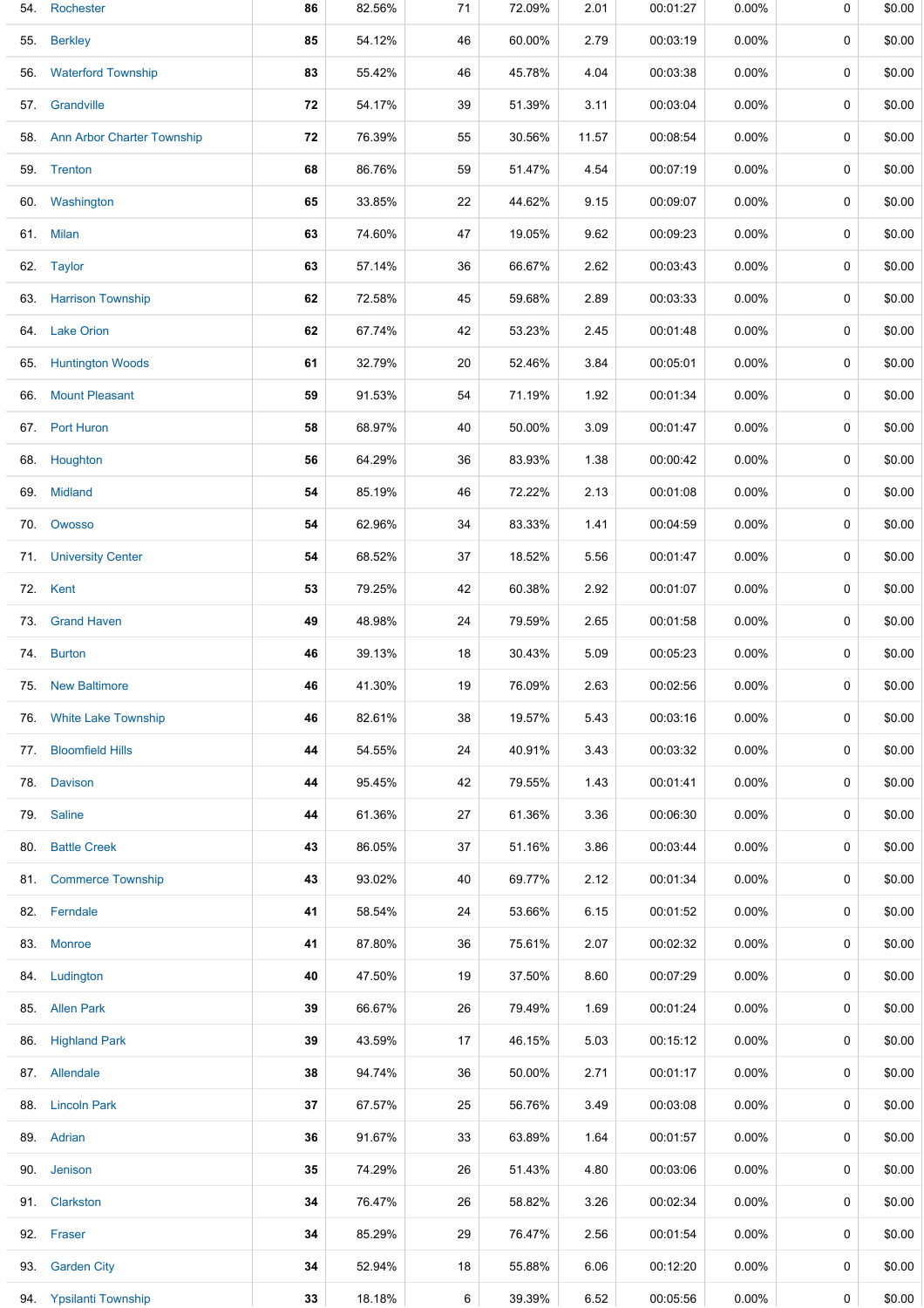| 95.  | <b>Mesick</b>              | 32 | 90.62%  | 29             | 78.12% | 1.59  | 00:01:04 | 0.00%    | 0           | \$0.00 |
|------|----------------------------|----|---------|----------------|--------|-------|----------|----------|-------------|--------|
| 96.  | (not set)                  | 31 | 67.74%  | 21             | 51.61% | 3.65  | 00:04:27 | $0.00\%$ | 0           | \$0.00 |
|      | 97. Portage                | 31 | 74.19%  | 23             | 70.97% | 3.26  | 00:03:34 | $0.00\%$ | 0           | \$0.00 |
| 98.  | <b>East Tawas</b>          | 30 | 13.33%  | 4              | 0.00%  | 14.10 | 00:24:52 | $0.00\%$ | 0           | \$0.00 |
|      | 99. Linden                 | 30 | 93.33%  | 28             | 20.00% | 4.27  | 00:02:10 | $0.00\%$ | 0           | \$0.00 |
| 100. | <b>Center Line</b>         | 29 | 86.21%  | 25             | 72.41% | 1.59  | 00:01:24 | $0.00\%$ | 0           | \$0.00 |
|      | 101. Harper Woods          | 29 | 96.55%  | 28             | 51.72% | 2.14  | 00:02:17 | $0.00\%$ | 0           | \$0.00 |
|      | 102. Roseville             | 29 | 93.10%  | 27             | 79.31% | 1.66  | 00:02:08 | 0.00%    | 0           | \$0.00 |
| 103. | <b>Bloomfield Township</b> | 29 | 44.83%  | 13             | 51.72% | 2.45  | 00:01:05 | $0.00\%$ | 0           | \$0.00 |
|      | 104. Farmington Hills      | 29 | 68.97%  | 20             | 48.28% | 3.45  | 00:07:20 | 0.00%    | 0           | \$0.00 |
|      | 105. Gaylord               | 26 | 84.62%  | 22             | 61.54% | 2.81  | 00:03:31 | $0.00\%$ | 0           | \$0.00 |
|      | 106. West Branch           | 26 | 15.38%  | 4              | 69.23% | 2.65  | 00:05:01 | $0.00\%$ | 0           | \$0.00 |
|      | 107. Fenton                | 25 | 100.00% | 25             | 72.00% | 1.64  | 00:01:01 | $0.00\%$ | 0           | \$0.00 |
|      | 108. Hamburg               | 25 | 76.00%  | 19             | 48.00% | 4.40  | 00:05:13 | 0.00%    | 0           | \$0.00 |
|      | 109. Mount Clemens         | 25 | 80.00%  | 20             | 84.00% | 1.76  | 00:01:33 | $0.00\%$ | 0           | \$0.00 |
|      | 110. Saint Clair Shores    | 25 | 88.00%  | 22             | 60.00% | 2.08  | 00:02:02 | $0.00\%$ | 0           | \$0.00 |
|      | 111. Byron Center          | 24 | 75.00%  | 18             | 75.00% | 2.75  | 00:04:53 | $0.00\%$ | 0           | \$0.00 |
|      | 112. Petoskey              | 24 | 91.67%  | 22             | 41.67% | 4.54  | 00:06:21 | $0.00\%$ | 0           | \$0.00 |
|      | 113. Belleville            | 23 | 52.17%  | 12             | 60.87% | 2.70  | 00:01:39 | $0.00\%$ | 0           | \$0.00 |
|      | 114. St. Joseph            | 23 | 86.96%  | 20             | 65.22% | 1.78  | 00:01:01 | $0.00\%$ | 0           | \$0.00 |
|      | 115. Lapeer                | 22 | 81.82%  | 18             | 50.00% | 2.55  | 00:01:46 | $0.00\%$ | 0           | \$0.00 |
|      | 116. Kalamazoo             | 22 | 72.73%  | 16             | 50.00% | 3.09  | 00:03:03 | $0.00\%$ | 0           | \$0.00 |
|      | 117. Pinckney              | 21 | 52.38%  | 11             | 66.67% | 2.76  | 00:00:59 | $0.00\%$ | $\mathbf 0$ | \$0.00 |
|      | 118. Wyandotte             | 21 | 90.48%  | 19             | 66.67% | 1.48  | 00:01:09 | $0.00\%$ | 0           | \$0.00 |
|      | 119. Dexter                | 20 | 45.00%  | 9              | 65.00% | 1.65  | 00:03:42 | $0.00\%$ | 0           | \$0.00 |
|      | 120. Drayton Plains        | 20 | 90.00%  | 18             | 55.00% | 4.50  | 00:04:05 | $0.00\%$ | 0           | \$0.00 |
|      | 121. Keego Harbor          | 20 | 60.00%  | 12             | 60.00% | 3.30  | 00:04:33 | $0.00\%$ | 0           | \$0.00 |
|      | 122. Ecorse                | 18 | 22.22%  | 4              | 55.56% | 2.39  | 00:01:37 | $0.00\%$ | 0           | \$0.00 |
|      | 123. Flushing              | 18 | 38.89%  | $\overline{7}$ | 27.78% | 3.06  | 00:00:28 | $0.00\%$ | 0           | \$0.00 |
|      | 124. Gladwin               | 18 | 88.89%  | 16             | 77.78% | 1.67  | 00:01:53 | $0.00\%$ | 0           | \$0.00 |
|      | 125. Hazel Park            | 18 | 33.33%  | 6              | 38.89% | 4.22  | 00:06:15 | $0.00\%$ | 0           | \$0.00 |
|      | 126. Rochester Hills       | 17 | 70.59%  | 12             | 76.47% | 1.35  | 00:01:11 | $0.00\%$ | 0           | \$0.00 |
| 127. | <b>Big Rapids</b>          | 16 | 75.00%  | 12             | 68.75% | 1.81  | 00:01:36 | $0.00\%$ | 0           | \$0.00 |
|      | 128. Perry                 | 16 | 43.75%  | $\overline{7}$ | 93.75% | 1.06  | 00:00:00 | $0.00\%$ | 0           | \$0.00 |
|      | 129. Swartz Creek          | 16 | 81.25%  | 13             | 43.75% | 4.25  | 00:01:22 | $0.00\%$ | 0           | \$0.00 |
|      | 130. Wixom                 | 16 | 62.50%  | 10             | 56.25% | 1.94  | 00:01:42 | 0.00%    | 0           | \$0.00 |
|      | 131. Beechwood             | 16 | 18.75%  | 3              | 37.50% | 4.50  | 00:04:32 | $0.00\%$ | 0           | \$0.00 |
|      | 132. York Charter Township | 16 | 87.50%  | 14             | 18.75% | 14.69 | 00:13:51 | $0.00\%$ | 0           | \$0.00 |
|      | 133. Escanaba              | 15 | 86.67%  | 13             | 66.67% | 2.33  | 00:01:56 | $0.00\%$ | 0           | \$0.00 |
|      | 134. Marysville            | 15 | 20.00%  | 3              | 20.00% | 4.33  | 00:01:02 | $0.00\%$ | 0           | \$0.00 |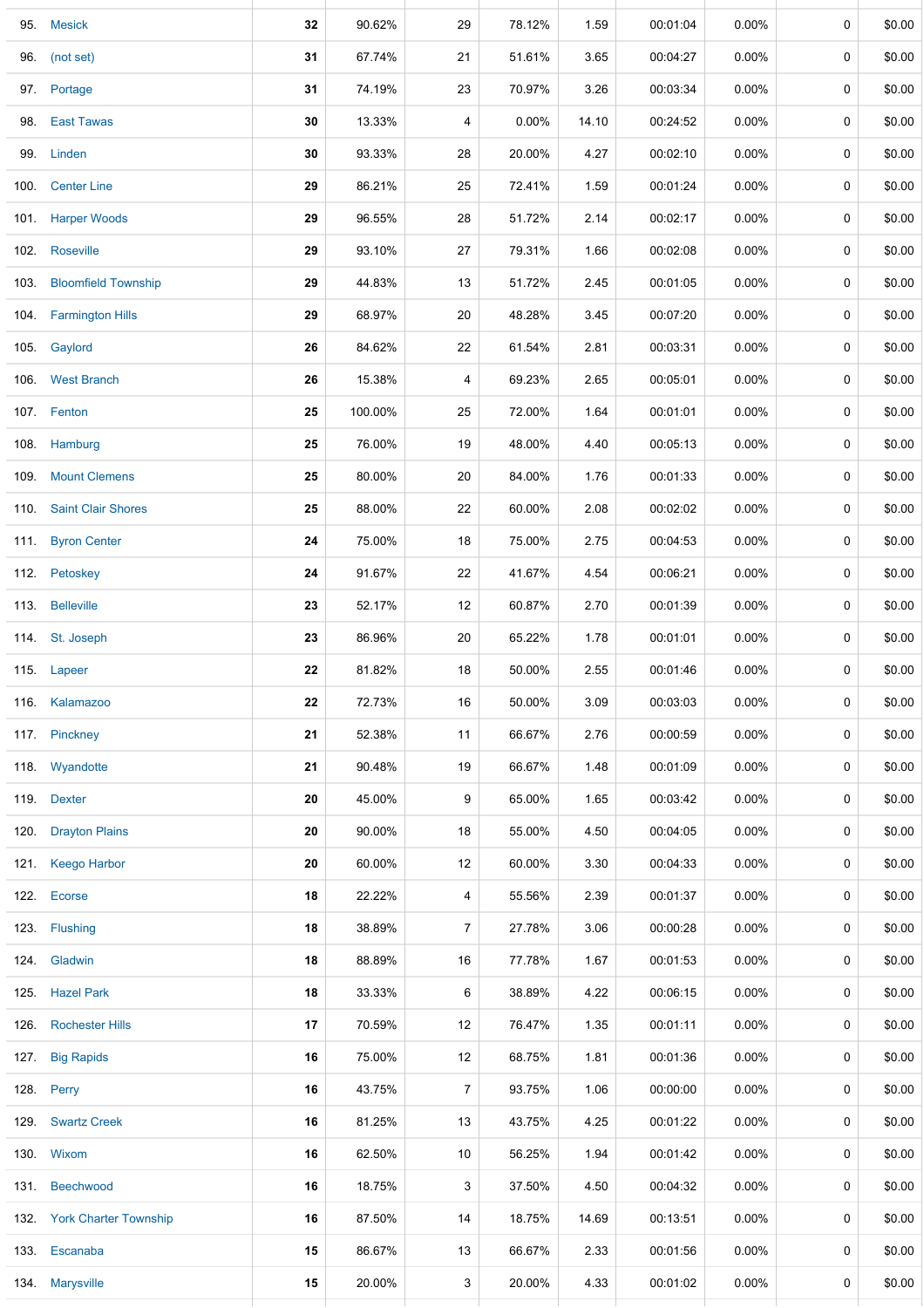| 135.      | Rockford                           | 15 | 86.67%  | 13             | 93.33%   | 1.20  | 00:00:21 | $0.00\%$ | 0           | \$0.00 |
|-----------|------------------------------------|----|---------|----------------|----------|-------|----------|----------|-------------|--------|
|           | 136. Flint Township                | 15 | 13.33%  | $\overline{2}$ | 33.33%   | 3.40  | 00:04:43 | $0.00\%$ | 0           | \$0.00 |
|           | 137. Alpena                        | 14 | 100.00% | 14             | 78.57%   | 1.64  | 00:00:10 | $0.00\%$ | 0           | \$0.00 |
|           | 138. Auburn                        | 14 | 85.71%  | 12             | 57.14%   | 4.00  | 00:01:28 | $0.00\%$ | 0           | \$0.00 |
|           | 139. Bloomingdale                  | 14 | 28.57%  | 4              | 71.43%   | 2.93  | 00:00:44 | $0.00\%$ | 0           | \$0.00 |
|           | 140. Coldwater                     | 14 | 78.57%  | 11             | 57.14%   | 1.93  | 00:01:38 | $0.00\%$ | 0           | \$0.00 |
|           | 141 Hamtramck                      | 14 | 78.57%  | 11             | 92.86%   | 1.07  | 00:00:04 | $0.00\%$ | 0           | \$0.00 |
|           | 142. Howell                        | 14 | 85.71%  | 12             | 71.43%   | 3.29  | 00:05:30 | $0.00\%$ | 0           | \$0.00 |
|           | 143. Petersburg                    | 14 | 42.86%  | 6              | 28.57%   | 6.71  | 00:13:37 | $0.00\%$ | 0           | \$0.00 |
|           | 144. Pleasant Ridge                | 14 | 42.86%  | 6              | 50.00%   | 2.86  | 00:00:27 | $0.00\%$ | 0           | \$0.00 |
|           | 145. Romulus                       | 14 | 71.43%  | 10             | 64.29%   | 2.07  | 00:04:12 | $0.00\%$ | 0           | \$0.00 |
| 146.      | Williamston                        | 14 | 85.71%  | 12             | 50.00%   | 3.29  | 00:03:51 | $0.00\%$ | $\mathbf 0$ | \$0.00 |
| 147.      | <b>Shelby Township</b>             | 14 | 71.43%  | 10             | 71.43%   | 2.00  | 00:00:18 | $0.00\%$ | 0           | \$0.00 |
|           | 148 Ada Township                   | 13 | 76.92%  | 10             | 46.15%   | 1.92  | 00:01:46 | $0.00\%$ | $\mathbf 0$ | \$0.00 |
|           | 149. Alma                          | 13 | 84.62%  | 11             | 61.54%   | 1.69  | 00:01:46 | $0.00\%$ | 0           | \$0.00 |
|           | 150. Eastpointe                    | 13 | 84.62%  | 11             | 69.23%   | 2.08  | 00:02:58 | $0.00\%$ | 0           | \$0.00 |
|           | 151. Glen Arbor                    | 13 | 0.00%   | 0              | 15.38%   | 8.77  | 00:10:06 | $0.00\%$ | 0           | \$0.00 |
|           | 152. Greenville                    | 13 | 100.00% | 13             | 92.31%   | 1.23  | 00:00:08 | $0.00\%$ | 0           | \$0.00 |
|           | 153. Oxford                        | 13 | 84.62%  | 11             | 61.54%   | 1.38  | 00:00:52 | $0.00\%$ | 0           | \$0.00 |
|           | 154. Portland                      | 13 | 38.46%  | 5              | 15.38%   | 3.00  | 00:15:32 | $0.00\%$ | 0           | \$0.00 |
| 155.      | <b>Pittsfield Charter Township</b> | 13 | 53.85%  | $\overline{7}$ | 46.15%   | 9.38  | 00:06:13 | $0.00\%$ | 0           | \$0.00 |
|           | 156. Birch Run                     | 12 | 66.67%  | 8              | 25.00%   | 4.00  | 00:01:12 | $0.00\%$ | 0           | \$0.00 |
|           | 157. Boyne Falls                   | 12 | 0.00%   | 0              | $0.00\%$ | 9.17  | 00:06:26 | $0.00\%$ | 0           | \$0.00 |
|           | 158. Caledonia                     | 12 | 91.67%  | 11             | 75.00%   | 1.83  | 00:01:34 | 0.00%    | 0           | \$0.00 |
| 159. Holt |                                    | 12 | 58.33%  | 7              | 66.67%   | 14.08 | 00:05:03 | $0.00\%$ | 0           | \$0.00 |
|           | 160. St. Johns                     | 12 | 100.00% | 12             | 58.33%   | 3.33  | 00:03:04 | $0.00\%$ | 0           | \$0.00 |
|           | 161 Walled Lake                    | 12 | 83.33%  | 10             | 66.67%   | 1.50  | 00:00:08 | $0.00\%$ | 0           | \$0.00 |
|           | 162. Atlanta                       | 11 | 90.91%  | 10             | 90.91%   | 1.18  | 00:00:03 | $0.00\%$ | 0           | \$0.00 |
|           | 163. Hartland                      | 11 | 81.82%  | 9              | 90.91%   | 1.09  | 00:00:09 | $0.00\%$ | 0           | \$0.00 |
|           | 164. Hickory Corners               | 11 | 27.27%  | 3              | 36.36%   | 6.55  | 00:10:33 | $0.00\%$ | 0           | \$0.00 |
|           | 165. Inkster                       | 11 | 90.91%  | 10             | 63.64%   | 2.36  | 00:00:58 | $0.00\%$ | 0           | \$0.00 |
|           | 166 Lambertville                   | 11 | 90.91%  | 10             | 90.91%   | 1.09  | 00:00:06 | $0.00\%$ | 0           | \$0.00 |
|           | 167. Romeo                         | 11 | 81.82%  | 9              | 100.00%  | 1.00  | 00:00:00 | $0.00\%$ | 0           | \$0.00 |
|           | 168. South Lyon                    | 11 | 81.82%  | 9              | 81.82%   | 6.09  | 00:06:54 | $0.00\%$ | 0           | \$0.00 |
|           | 169. Iron Mountain                 | 10 | 40.00%  | 4              | 70.00%   | 1.50  | 00:02:49 | $0.00\%$ | 0           | \$0.00 |
|           | 170. Niles                         | 10 | 100.00% | 10             | 80.00%   | 1.50  | 00:00:39 | $0.00\%$ | 0           | \$0.00 |
|           | 171. Plainwell                     | 10 | 100.00% | 10             | 60.00%   | 1.60  | 00:00:32 | $0.00\%$ | 0           | \$0.00 |
|           | 172. South Haven                   | 10 | 50.00%  | 5              | 70.00%   | 1.60  | 00:01:07 | $0.00\%$ | 0           | \$0.00 |
|           | 173. Wayne                         | 10 | 90.00%  | 9              | 50.00%   | 3.20  | 00:01:24 | $0.00\%$ | 0           | \$0.00 |
|           | 174. Whitehall                     | 10 | 100.00% | 10             | 90.00%   | 1.10  | 00:00:18 | $0.00\%$ | 0           | \$0.00 |
|           | 175. Augusta Charter township      | 10 | 50.00%  | 5              | 20.00%   | 12.40 | 00:09:47 | 0.00%    | 0           | \$0.00 |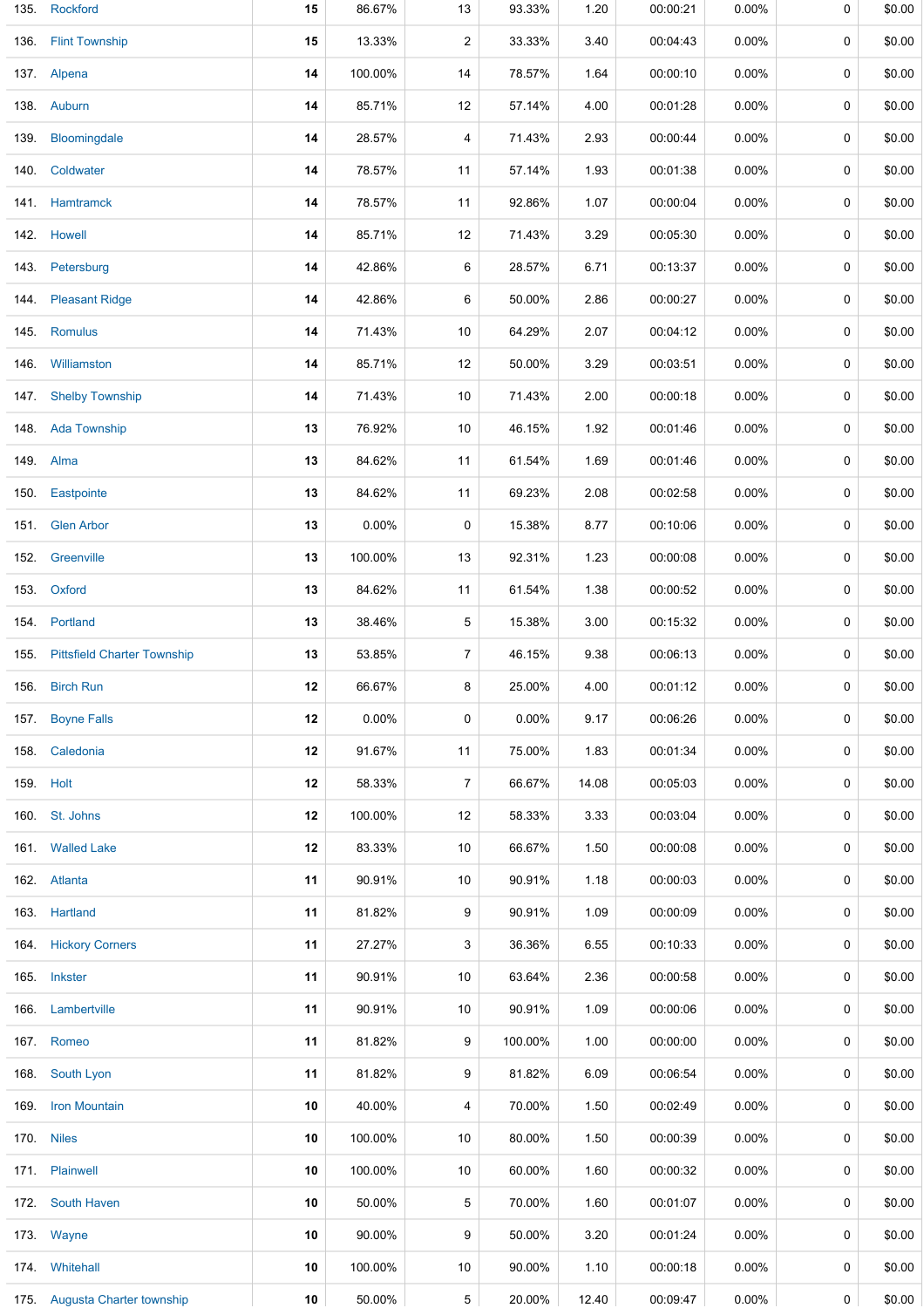|      | 176. Cadillac          | 9              | 88.89%   | 8              | 100.00% | 1.00  | 00:00:00 | 0.00%    | 0 | \$0.00 |
|------|------------------------|----------------|----------|----------------|---------|-------|----------|----------|---|--------|
|      | 177. Caro              | 9              | 77.78%   | 7              | 44.44%  | 3.89  | 00:07:33 | $0.00\%$ | 0 | \$0.00 |
| 178. | <b>Hillsdale</b>       | 9              | 100.00%  | 9              | 66.67%  | 1.56  | 00:00:34 | $0.00\%$ | 0 | \$0.00 |
|      | 179. Milford           | 9              | 88.89%   | 8              | 66.67%  | 2.56  | 00:03:17 | $0.00\%$ | 0 | \$0.00 |
|      | 180. Sturgis           | 9              | 100.00%  | 9              | 100.00% | 1.00  | 00:00:00 | $0.00\%$ | 0 | \$0.00 |
|      | 181. Whitmore Lake     | 9              | 100.00%  | 9              | 77.78%  | 1.33  | 00:02:13 | $0.00\%$ | 0 | \$0.00 |
|      | 182. East China        | 8              | 12.50%   | $\mathbf{1}$   | 12.50%  | 11.12 | 00:06:36 | 0.00%    | 0 | \$0.00 |
|      | 183. Ironwood          | 8              | 100.00%  | 8              | 37.50%  | 1.88  | 00:00:25 | $0.00\%$ | 0 | \$0.00 |
|      | 184. Marshall          | 8              | 87.50%   | $\overline{7}$ | 75.00%  | 1.38  | 00:00:03 | $0.00\%$ | 0 | \$0.00 |
|      | 185. Mason             | 8              | 100.00%  | 8              | 62.50%  | 2.38  | 00:04:39 | $0.00\%$ | 0 | \$0.00 |
| 186. | Mattawan               | 8              | 100.00%  | 8              | 100.00% | 1.00  | 00:00:00 | $0.00\%$ | 0 | \$0.00 |
| 187. | <b>Melvindale</b>      | 8              | 62.50%   | 5              | 62.50%  | 2.25  | 00:05:01 | $0.00\%$ | 0 | \$0.00 |
| 188. | Kentwood               | 8              | 62.50%   | 5              | 62.50%  | 1.38  | 00:01:27 | 0.00%    | 0 | \$0.00 |
|      | 189. Wyoming           | 8              | 62.50%   | 5              | 12.50%  | 7.25  | 00:11:26 | $0.00\%$ | 0 | \$0.00 |
|      | 190. Allegan           | 7              | 100.00%  | 7              | 85.71%  | 1.29  | 00:02:45 | $0.00\%$ | 0 | \$0.00 |
|      | 191. Augusta           | 7              | 85.71%   | 6              | 71.43%  | 5.14  | 00:02:17 | $0.00\%$ | 0 | \$0.00 |
| 192. | <b>Benton Harbor</b>   | 7              | 71.43%   | 5              | 42.86%  | 6.57  | 00:03:34 | 0.00%    | 0 | \$0.00 |
| 193. | <b>Berrien Springs</b> | 7              | 100.00%  | 7              | 57.14%  | 1.43  | 00:00:23 | $0.00\%$ | 0 | \$0.00 |
|      | 194. Cedar Springs     | $\overline{7}$ | 71.43%   | 5              | 57.14%  | 3.43  | 00:02:53 | $0.00\%$ | 0 | \$0.00 |
| 195. | <b>Manistee</b>        | 7              | 71.43%   | 5              | 71.43%  | 2.00  | 00:05:43 | 0.00%    | 0 | \$0.00 |
|      | 196. Tekonsha          | $\overline{7}$ | 71.43%   | 5              | 14.29%  | 11.00 | 00:14:33 | $0.00\%$ | 0 | \$0.00 |
|      | 197. Charlotte         | 6              | 83.33%   | 5              | 83.33%  | 1.50  | 00:00:24 | $0.00\%$ | 0 | \$0.00 |
| 198. | Davisburg              | 6              | 100.00%  | 6              | 83.33%  | 1.33  | 00:00:27 | $0.00\%$ | 0 | \$0.00 |
| 199. | Holly                  | 6              | 100.00%  | 6              | 83.33%  | 1.17  | 00:00:21 | $0.00\%$ | 0 | \$0.00 |
| 200. | <b>Houghton Lake</b>   | 6              | 100.00%  | 6              | 66.67%  | 1.33  | 00:00:50 | $0.00\%$ | 0 | \$0.00 |
|      | 201. Hudsonville       | 6              | 100.00%  | 6              | 83.33%  | 2.00  | 00:01:23 | $0.00\%$ | 0 | \$0.00 |
| 202. | Interlochen            | 6              | 50.00%   | 3              | 33.33%  | 3.67  | 00:05:33 | $0.00\%$ | 0 | \$0.00 |
| 203. | Ionia                  | 6              | 100.00%  | 6              | 100.00% | 1.00  | 00:00:00 | $0.00\%$ | 0 | \$0.00 |
| 204. | <b>Montrose</b>        | 6              | 83.33%   | 5              | 66.67%  | 1.50  | 00:04:14 | $0.00\%$ | 0 | \$0.00 |
| 205. | <b>New Buffalo</b>     | 6              | 33.33%   | 2              | 50.00%  | 4.00  | 00:01:26 | $0.00\%$ | 0 | \$0.00 |
| 206. | <b>Belding</b>         | 5              | 100.00%  | 5              | 100.00% | 1.00  | 00:00:00 | $0.00\%$ | 0 | \$0.00 |
| 207. | <b>Belmont</b>         | 5              | 100.00%  | 5              | 80.00%  | 1.20  | 00:00:06 | $0.00\%$ | 0 | \$0.00 |
| 208. | Chelsea                | 5              | 100.00%  | 5              | 80.00%  | 1.40  | 00:00:09 | $0.00\%$ | 0 | \$0.00 |
| 209. | <b>Comstock Park</b>   | 5              | 100.00%  | 5              | 60.00%  | 2.40  | 00:00:49 | $0.00\%$ | 0 | \$0.00 |
|      | 210. DeWitt            | 5              | 100.00%  | 5              | 60.00%  | 3.40  | 00:03:04 | $0.00\%$ | 0 | \$0.00 |
| 211. | Dowagiac               | 5              | 100.00%  | 5              | 80.00%  | 1.60  | 00:03:25 | $0.00\%$ | 0 | \$0.00 |
| 212. | Edwardsburg            | 5              | 0.00%    | 0              | 0.00%   | 13.00 | 00:06:42 | $0.00\%$ | 0 | \$0.00 |
|      | 213. Frankenmuth       | 5              | 100.00%  | 5              | 100.00% | 1.00  | 00:00:00 | $0.00\%$ | 0 | \$0.00 |
|      | 214. Gobles            | 5              | $0.00\%$ | 0              | 100.00% | 1.00  | 00:00:00 | $0.00\%$ | 0 | \$0.00 |
| 215. | <b>Mackinaw City</b>   | 5              | 0.00%    | 0              | 20.00%  | 3.20  | 00:10:08 | $0.00\%$ | 0 | \$0.00 |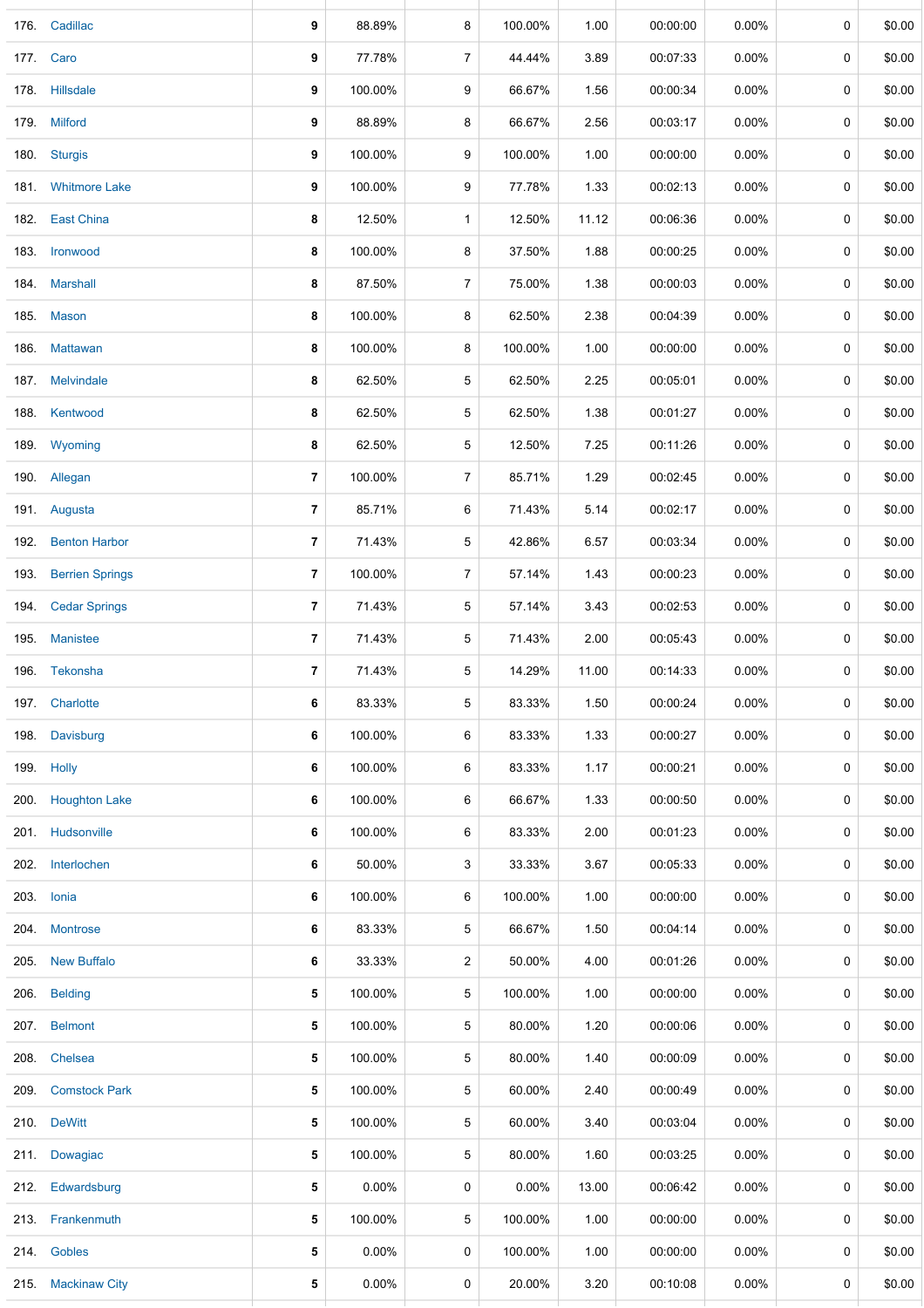| 216. | <b>New Haven</b>                 | 5 | 80.00%  | 4                       | 60.00%  | 2.60 | 00:05:20 | 0.00%    | 0           | \$0.00 |
|------|----------------------------------|---|---------|-------------------------|---------|------|----------|----------|-------------|--------|
| 217. | Onaway                           | 5 | 80.00%  | 4                       | 20.00%  | 3.40 | 00:00:41 | $0.00\%$ | 0           | \$0.00 |
|      | 218. Otsego                      | 5 | 80.00%  | $\overline{4}$          | 80.00%  | 1.60 | 00:02:07 | $0.00\%$ | 0           | \$0.00 |
|      | 219. Schoolcraft                 | 5 | 100.00% | 5                       | 60.00%  | 1.40 | 00:02:44 | $0.00\%$ | 0           | \$0.00 |
| 220. | <b>Spring Lake</b>               | 5 | 100.00% | 5                       | 40.00%  | 3.20 | 00:01:02 | $0.00\%$ | 0           | \$0.00 |
| 221. | <b>Brandon Township</b>          | 5 | 40.00%  | $\overline{2}$          | 60.00%  | 1.80 | 00:04:20 | $0.00\%$ | 0           | \$0.00 |
|      | 222. Frenchtown Charter Township | 5 | 20.00%  | $\mathbf{1}$            | 40.00%  | 5.80 | 00:31:23 | $0.00\%$ | 0           | \$0.00 |
|      | 223. Walker                      | 5 | 100.00% | 5                       | 80.00%  | 1.60 | 00:00:43 | $0.00\%$ | 0           | \$0.00 |
| 224. | <b>Bad Axe</b>                   | 4 | 75.00%  | 3                       | 100.00% | 1.00 | 00:00:00 | $0.00\%$ | 0           | \$0.00 |
| 225. | <b>Blanchard</b>                 | 4 | 100.00% | 4                       | 75.00%  | 1.25 | 00:00:04 | $0.00\%$ | 0           | \$0.00 |
| 226. | <b>Bridgman</b>                  | 4 | 75.00%  | 3                       | 100.00% | 1.00 | 00:00:00 | $0.00\%$ | 0           | \$0.00 |
| 227. | <b>Brooklyn</b>                  | 4 | 100.00% | 4                       | 100.00% | 1.00 | 00:00:00 | $0.00\%$ | $\mathbf 0$ | \$0.00 |
| 228. | Charlevoix                       | 4 | 100.00% | 4                       | 100.00% | 1.00 | 00:00:00 | $0.00\%$ | 0           | \$0.00 |
| 229. | <b>Delton</b>                    | 4 | 50.00%  | $\overline{\mathbf{c}}$ | 75.00%  | 1.50 | 00:00:48 | $0.00\%$ | $\mathbf 0$ | \$0.00 |
| 230. | Fowlerville                      | 4 | 100.00% | 4                       | 75.00%  | 1.25 | 00:00:09 | $0.00\%$ | 0           | \$0.00 |
|      | 231. Freeland                    | 4 | 25.00%  | $\mathbf{1}$            | 25.00%  | 3.50 | 00:02:44 | $0.00\%$ | 0           | \$0.00 |
| 232. | Goodrich                         | 4 | 100.00% | 4                       | 50.00%  | 4.25 | 00:01:59 | $0.00\%$ | 0           | \$0.00 |
| 233. | Metamora                         | 4 | 50.00%  | 2                       | 25.00%  | 4.50 | 00:06:15 | $0.00\%$ | 0           | \$0.00 |
| 234. | Ortonville                       | 4 | 75.00%  | 3                       | 75.00%  | 4.00 | 00:02:38 | $0.00\%$ | 0           | \$0.00 |
|      | 235. Paw Paw                     | 4 | 100.00% | 4                       | 100.00% | 1.00 | 00:00:00 | $0.00\%$ | 0           | \$0.00 |
| 236. | Sandusky                         | 4 | 100.00% | 4                       | 50.00%  | 1.50 | 00:01:58 | $0.00\%$ | 0           | \$0.00 |
|      | 237. Sault Ste. Marie            | 4 | 100.00% | 4                       | 75.00%  | 1.25 | 00:02:13 | $0.00\%$ | 0           | \$0.00 |
|      | 238. Zeeland                     | 4 | 100.00% | 4                       | 50.00%  | 1.75 | 00:00:05 | $0.00\%$ | 0           | \$0.00 |
|      | 239 Woodhaven                    | 4 | 75.00%  | 3                       | 50.00%  | 1.75 | 00:01:29 | $0.00\%$ | 0           | \$0.00 |
| 240. | <b>Bridgeport</b>                | 3 | 100.00% | 3                       | 100.00% | 1.00 | 00:00:00 | $0.00\%$ | 0           | \$0.00 |
|      | 241. Calumet                     | 3 | 66.67%  | 2                       | 66.67%  | 2.33 | 00:00:58 | $0.00\%$ | 0           | \$0.00 |
| 242. | Cheboygan                        | 3 | 33.33%  | $\mathbf 1$             | 33.33%  | 4.33 | 00:01:05 | $0.00\%$ | 0           | \$0.00 |
|      | 243. Chesaning                   | 3 | 100.00% | 3                       | 66.67%  | 2.33 | 00:06:00 | $0.00\%$ | 0           | \$0.00 |
|      | 244. Climax                      | 3 | 100.00% | 3                       | 66.67%  | 1.67 | 00:00:11 | $0.00\%$ | 0           | \$0.00 |
|      | 245. Corunna                     | 3 | 66.67%  | 2                       | 33.33%  | 1.67 | 00:01:59 | $0.00\%$ | 0           | \$0.00 |
|      | 246. Dundee                      | 3 | 66.67%  | 2                       | 100.00% | 1.00 | 00:00:00 | $0.00\%$ | 0           | \$0.00 |
|      | 247. Flat Rock                   | 3 | 100.00% | 3                       | 66.67%  | 1.33 | 00:00:03 | $0.00\%$ | 0           | \$0.00 |
|      | 248. Hancock                     | 3 | 33.33%  | $\mathbf{1}$            | 100.00% | 1.00 | 00:00:00 | $0.00\%$ | 0           | \$0.00 |
|      | 249. Hanover                     | 3 | 100.00% | 3                       | 100.00% | 1.00 | 00:00:00 | $0.00\%$ | 0           | \$0.00 |
|      | 250. Harbor Beach                | 3 | 33.33%  | $\mathbf{1}$            | 66.67%  | 1.67 | 00:02:16 | $0.00\%$ | 0           | \$0.00 |
|      | 251. Hastings                    | 3 | 100.00% | 3                       | 100.00% | 1.00 | 00:00:00 | $0.00\%$ | 0           | \$0.00 |
| 252. | <b>Lake Odessa</b>               | 3 | 66.67%  | 2                       | 100.00% | 1.00 | 00:00:00 | $0.00\%$ | 0           | \$0.00 |
|      | 253. Leslie                      | 3 | 66.67%  | 2                       | 66.67%  | 1.67 | 00:00:21 | $0.00\%$ | 0           | \$0.00 |
|      | 254. Manistique                  | 3 | 33.33%  | $\mathbf{1}$            | 33.33%  | 3.33 | 00:01:54 | $0.00\%$ | 0           | \$0.00 |
| 255. | Middleville                      | 3 | 100.00% | 3                       | 100.00% | 1.00 | 00:00:00 | $0.00\%$ | 0           | \$0.00 |
| 256. | Millington                       | 3 | 100.00% | 3                       | 100.00% | 1.00 | 00:00:00 | 0.00%    | 0           | \$0.00 |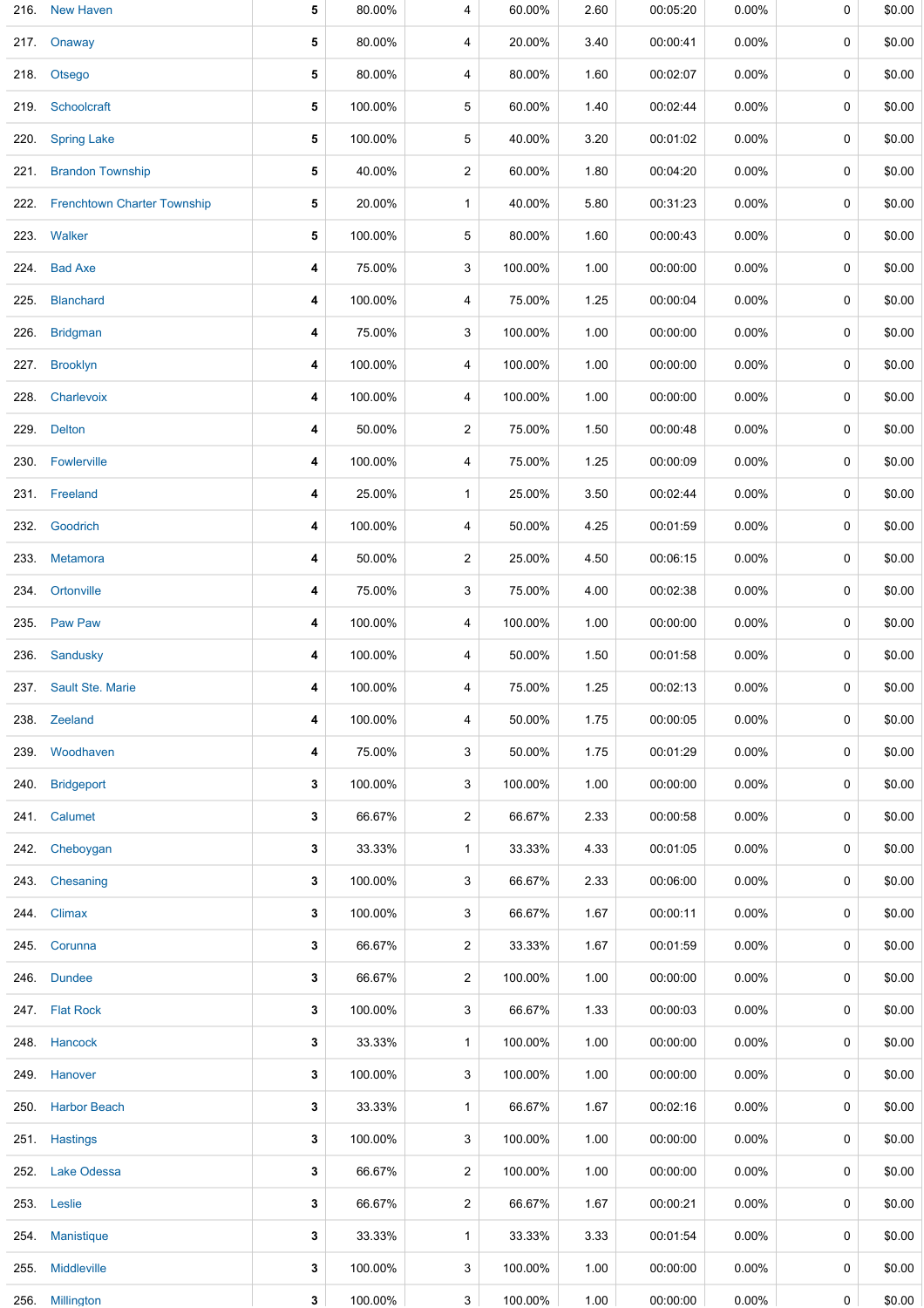|           | 257. Moline                       | 3            | 33.33%   | $\mathbf{1}$   | 33.33%  | 3.00  | 00:02:27 | $0.00\%$ | 0 | \$0.00 |
|-----------|-----------------------------------|--------------|----------|----------------|---------|-------|----------|----------|---|--------|
|           | 258. Morenci                      | 3            | 100.00%  | 3              | 33.33%  | 10.33 | 00:19:20 | $0.00\%$ | 0 | \$0.00 |
| 259.      | <b>Mount Morris</b>               | 3            | 66.67%   | $\overline{c}$ | 100.00% | 1.00  | 00:00:00 | $0.00\%$ | 0 | \$0.00 |
| 260.      | Newport                           | 3            | 33.33%   | 1              | 33.33%  | 5.33  | 00:03:14 | $0.00\%$ | 0 | \$0.00 |
| 261.      | Olivet                            | 3            | 66.67%   | $\overline{c}$ | 100.00% | 1.00  | 00:00:00 | $0.00\%$ | 0 | \$0.00 |
| 262.      | Onsted                            | 3            | 100.00%  | 3              | 100.00% | 1.00  | 00:00:00 | $0.00\%$ | 0 | \$0.00 |
| 263.      | <b>Otisville</b>                  | 3            | 66.67%   | $\overline{c}$ | 66.67%  | 2.67  | 00:03:31 | $0.00\%$ | 0 | \$0.00 |
| 264. Ovid |                                   | 3            | 66.67%   | 2              | 100.00% | 1.00  | 00:00:00 | $0.00\%$ | 0 | \$0.00 |
| 265.      | Pigeon                            | 3            | 100.00%  | 3              | 66.67%  | 1.67  | 00:00:48 | $0.00\%$ | 0 | \$0.00 |
| 266.      | Potterville                       | 3            | 33.33%   | 1              | 66.67%  | 4.67  | 00:13:06 | $0.00\%$ | 0 | \$0.00 |
| 267.      | Quinnesec                         | 3            | 100.00%  | 3              | 100.00% | 1.00  | 00:00:00 | $0.00\%$ | 0 | \$0.00 |
|           | 268. Shelby                       | 3            | 100.00%  | 3              | 100.00% | 1.00  | 00:00:00 | $0.00\%$ | 0 | \$0.00 |
|           | 269. Shepherd                     | 3            | 66.67%   | 2              | 66.67%  | 2.67  | 00:04:43 | $0.00\%$ | 0 | \$0.00 |
|           | 270. Springport                   | 3            | 66.67%   | $\overline{c}$ | 100.00% | 1.00  | 00:00:00 | $0.00\%$ | 0 | \$0.00 |
|           | 271. Stevensville                 | 3            | 100.00%  | 3              | 100.00% | 1.00  | 00:00:00 | $0.00\%$ | 0 | \$0.00 |
|           | 272. Tawas City                   | 3            | 100.00%  | 3              | 66.67%  | 8.33  | 00:09:44 | $0.00\%$ | 0 | \$0.00 |
| 273.      | Temperance                        | 3            | 100.00%  | 3              | 66.67%  | 4.33  | 00:04:45 | $0.00\%$ | 0 | \$0.00 |
| 274.      | Watervliet                        | 3            | 100.00%  | 3              | 66.67%  | 1.33  | 00:00:38 | $0.00\%$ | 0 | \$0.00 |
| 275.      | <b>Allendale Charter Township</b> | 3            | 100.00%  | 3              | 100.00% | 1.00  | 00:00:00 | $0.00\%$ | 0 | \$0.00 |
| 276.      | <b>Gaines Township</b>            | 3            | 66.67%   | $\overline{c}$ | 100.00% | 1.00  | 00:00:00 | $0.00\%$ | 0 | \$0.00 |
| 277.      | <b>Garfield Township</b>          | 3            | 0.00%    | 0              | 100.00% | 1.00  | 00:00:00 | $0.00\%$ | 0 | \$0.00 |
|           | 278. Huron Charter Township       | 3            | 66.67%   | $\overline{2}$ | 33.33%  | 2.00  | 00:05:35 | $0.00\%$ | 0 | \$0.00 |
| 279.      | <b>Meridian Charter Township</b>  | 3            | 66.67%   | 2              | 33.33%  | 5.33  | 00:09:19 | $0.00\%$ | 0 | \$0.00 |
| 280.      | <b>Milford Township</b>           | 3            | 33.33%   | 1              | 66.67%  | 1.33  | 00:00:17 | $0.00\%$ | 0 | \$0.00 |
|           | 281. Van Buren Charter Township   | 3            | 66.67%   | 2              | 0.00%   | 5.00  | 00:12:52 | $0.00\%$ | 0 | \$0.00 |
|           | 282. Albion                       | 2            | 100.00%  | 2              | 100.00% | 1.00  | 00:00:00 | 0.00%    | 0 | \$0.00 |
|           | 283. Armada                       | $\mathbf{2}$ | 100.00%  | $\overline{c}$ | 100.00% | 1.00  | 00:00:00 | $0.00\%$ | 0 | \$0.00 |
| 284.      | <b>Bangor</b>                     | 2            | 100.00%  | 2              | 50.00%  | 6.00  | 00:08:03 | $0.00\%$ | 0 | \$0.00 |
|           | 285. Baroda                       | $\mathbf{2}$ | 100.00%  | $\overline{c}$ | 50.00%  | 2.00  | 00:00:48 | $0.00\%$ | 0 | \$0.00 |
|           | 286. Bath Township                | 2            | 100.00%  | 2              | 100.00% | 1.00  | 00:00:00 | $0.00\%$ | 0 | \$0.00 |
| 287.      | <b>Blissfield</b>                 | 2            | 100.00%  | $\overline{c}$ | 50.00%  | 1.50  | 00:00:39 | $0.00\%$ | 0 | \$0.00 |
| 288.      | <b>Boyne City</b>                 | 2            | 100.00%  | 2              | 50.00%  | 2.50  | 00:04:11 | $0.00\%$ | 0 | \$0.00 |
| 289.      | <b>Brimley</b>                    | 2            | 100.00%  | $\overline{c}$ | 100.00% | 1.00  | 00:00:00 | 0.00%    | 0 | \$0.00 |
| 290.      | <b>Britton</b>                    | 2            | 100.00%  | $\overline{2}$ | 100.00% | 1.00  | 00:00:00 | 0.00%    | 0 | \$0.00 |
| 291.      | Capac                             | 2            | 100.00%  | $\overline{c}$ | 100.00% | 1.00  | 00:00:00 | $0.00\%$ | 0 | \$0.00 |
| 292. Clio |                                   | $\mathbf 2$  | 100.00%  | 2              | 100.00% | 1.00  | 00:00:00 | $0.00\%$ | 0 | \$0.00 |
| 293.      | <b>Douglas</b>                    | 2            | 100.00%  | 2              | 100.00% | 1.00  | 00:00:00 | $0.00\%$ | 0 | \$0.00 |
| 294.      | <b>Durand</b>                     | 2            | 0.00%    | 0              | 0.00%   | 11.00 | 00:18:42 | $0.00\%$ | 0 | \$0.00 |
| 295.      | <b>Eaton Rapids</b>               | 2            | 100.00%  | $\overline{c}$ | 100.00% | 1.00  | 00:00:00 | $0.00\%$ | 0 | \$0.00 |
|           | 296. Edmore                       | $\mathbf{2}$ | $0.00\%$ | 0              | 50.00%  | 1.50  | 00:00:30 | $0.00\%$ | 0 | \$0.00 |

256. Millington **3** 100.00% 3 100.00% 1.00 00:00:00 0.00% 0 \$0.00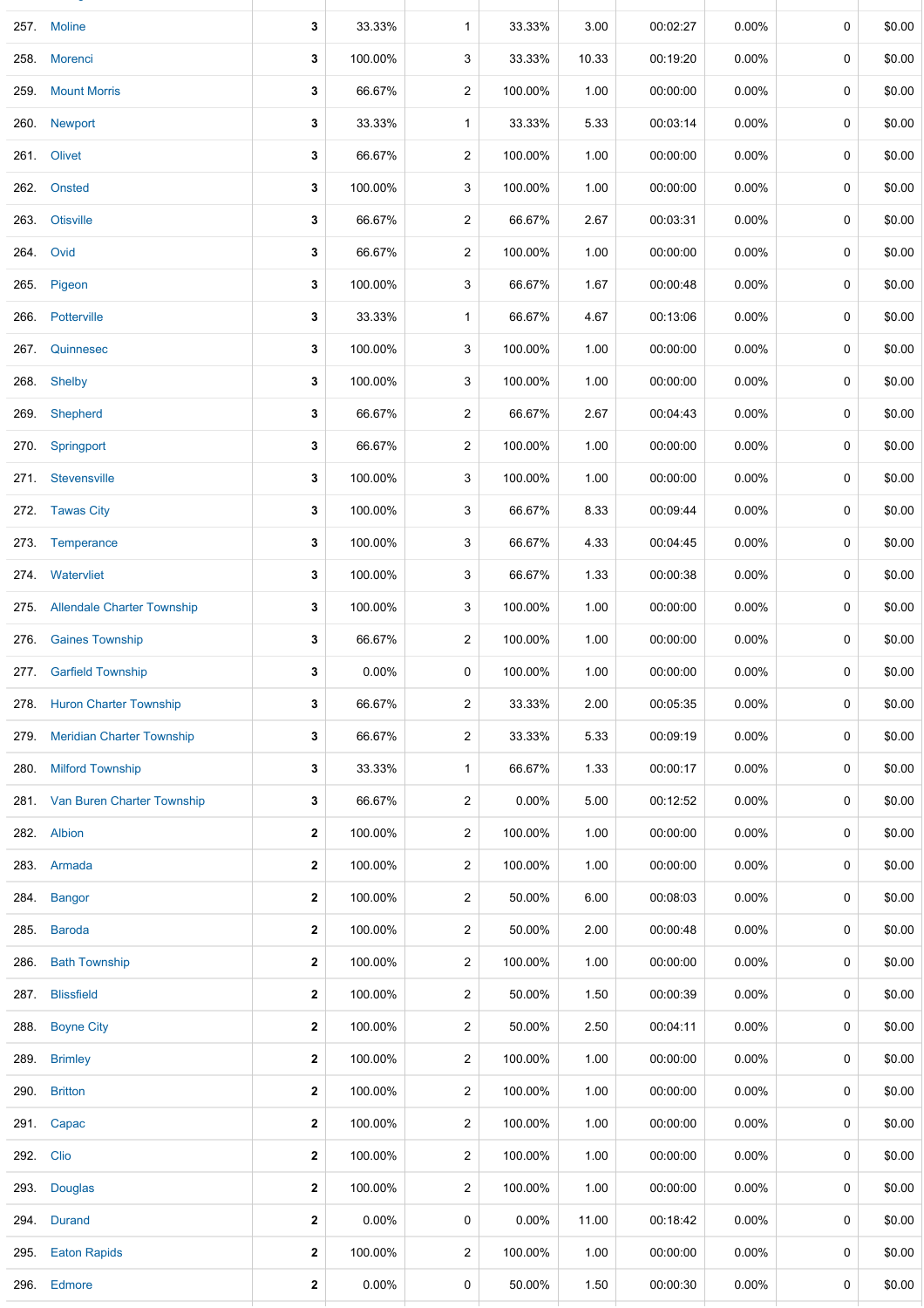| 297.      | <b>Grass Lake</b>               | $\mathbf{2}$ | 100.00%  | 2                       | 100.00%  | 1.00 | 00:00:00 | 0.00%    | 0           | \$0.00 |
|-----------|---------------------------------|--------------|----------|-------------------------|----------|------|----------|----------|-------------|--------|
| 298.      | <b>Grosse Ile Township</b>      | $\mathbf{2}$ | 100.00%  | $\overline{2}$          | 50.00%   | 1.50 | 00:00:10 | $0.00\%$ | 0           | \$0.00 |
| 299.      | <b>Harbor Springs</b>           | $\mathbf{2}$ | 100.00%  | 2                       | 50.00%   | 2.50 | 00:01:24 | $0.00\%$ | 0           | \$0.00 |
| 300. Hart |                                 | $\mathbf{2}$ | $0.00\%$ | 0                       | 50.00%   | 5.00 | 00:04:08 | $0.00\%$ | 0           | \$0.00 |
|           | 301. Haslett                    | 2            | 100.00%  | 2                       | $0.00\%$ | 2.50 | 00:07:29 | $0.00\%$ | 0           | \$0.00 |
|           | 302. Leland                     | $\mathbf{2}$ | 50.00%   | $\mathbf{1}$            | 100.00%  | 1.00 | 00:00:00 | $0.00\%$ | 0           | \$0.00 |
|           | 303. Manchester                 | 2            | 50.00%   | $\mathbf{1}$            | 100.00%  | 1.00 | 00:00:00 | $0.00\%$ | 0           | \$0.00 |
| 304.      | <b>Maple City</b>               | $\mathbf{2}$ | 100.00%  | $\overline{2}$          | 100.00%  | 1.00 | 00:00:00 | $0.00\%$ | 0           | \$0.00 |
|           | 305. Marine City                | 2            | 100.00%  | $\overline{2}$          | 50.00%   | 2.00 | 00:00:07 | $0.00\%$ | 0           | \$0.00 |
| 306.      | <b>Marion</b>                   | $\mathbf{2}$ | $0.00\%$ | 0                       | 100.00%  | 1.00 | 00:00:00 | $0.00\%$ | 0           | \$0.00 |
|           | 307. Mayville                   | $\mathbf{2}$ | 100.00%  | $\overline{2}$          | 100.00%  | 1.00 | 00:00:00 | $0.00\%$ | 0           | \$0.00 |
| 308.      | Mendon                          | $\mathbf{2}$ | 100.00%  | 2                       | 100.00%  | 1.00 | 00:00:00 | $0.00\%$ | $\mathbf 0$ | \$0.00 |
|           | 309. Morley                     | $\mathbf{2}$ | 50.00%   | $\mathbf{1}$            | 50.00%   | 2.00 | 00:00:19 | $0.00\%$ | 0           | \$0.00 |
|           | 310. Norway                     | $\mathbf{2}$ | 100.00%  | 2                       | 50.00%   | 1.50 | 00:00:57 | $0.00\%$ | 0           | \$0.00 |
|           | 311. Reed City                  | $\mathbf{2}$ | 100.00%  | 2                       | 100.00%  | 1.00 | 00:00:00 | $0.00\%$ | 0           | \$0.00 |
|           | 312. Richland                   | $\mathbf{2}$ | 100.00%  | 2                       | 100.00%  | 1.00 | 00:00:00 | $0.00\%$ | 0           | \$0.00 |
| 313.      | Roscommon                       | $\mathbf{2}$ | 100.00%  | $\overline{\mathbf{c}}$ | 100.00%  | 1.00 | 00:00:00 | $0.00\%$ | 0           | \$0.00 |
|           | 314. Smiths Creek               | $\mathbf{2}$ | 100.00%  | 2                       | 50.00%   | 1.50 | 00:00:02 | $0.00\%$ | 0           | \$0.00 |
|           | 315. Spring Arbor               | $\mathbf{2}$ | 100.00%  | 2                       | 100.00%  | 1.00 | 00:00:00 | $0.00\%$ | 0           | \$0.00 |
|           | 316. St. Clair                  | 2            | 100.00%  | 2                       | 50.00%   | 1.50 | 00:00:15 | $0.00\%$ | 0           | \$0.00 |
|           | 317. Tecumseh                   | $\mathbf{2}$ | 100.00%  | $\overline{\mathbf{c}}$ | 100.00%  | 1.00 | 00:00:00 | $0.00\%$ | 0           | \$0.00 |
|           | 318. Three Rivers               | $\mathbf{2}$ | 100.00%  | 2                       | $0.00\%$ | 2.00 | 00:00:09 | $0.00\%$ | 0           | \$0.00 |
|           | 319. Vassar                     | $\mathbf{2}$ | 100.00%  | $\overline{2}$          | 100.00%  | 1.00 | 00:00:00 | $0.00\%$ | 0           | \$0.00 |
|           | 320. Vernon                     | 2            | 100.00%  | 2                       | 100.00%  | 1.00 | 00:00:00 | $0.00\%$ | 0           | \$0.00 |
| 321.      | <b>White Cloud</b>              | 2            | 100.00%  | 2                       | 100.00%  | 1.00 | 00:00:00 | $0.00\%$ | 0           | \$0.00 |
|           | 322. Willis                     | 2            | 50.00%   | $\mathbf{1}$            | 100.00%  | 1.00 | 00:00:00 | $0.00\%$ | 0           | \$0.00 |
| 323.      | <b>Delta Township</b>           | 2            | 100.00%  | $\overline{\mathbf{c}}$ | 100.00%  | 1.00 | 00:00:00 | $0.00\%$ | 0           | \$0.00 |
| 324.      | <b>Forest Hills</b>             | $\mathbf{2}$ | 100.00%  | 2                       | 100.00%  | 1.00 | 00:00:00 | $0.00\%$ | 0           | \$0.00 |
| 325.      | <b>Georgetown Township</b>      | $\mathbf{2}$ | 50.00%   | $\mathbf{1}$            | 100.00%  | 1.00 | 00:00:00 | $0.00\%$ | 0           | \$0.00 |
| 326.      | <b>Grosse Pointe Park</b>       | $\mathbf{2}$ | 100.00%  | 2                       | 100.00%  | 1.00 | 00:00:00 | $0.00\%$ | 0           | \$0.00 |
| 327.      | <b>Independence Township</b>    | $\mathbf{2}$ | 100.00%  | 2                       | 100.00%  | 1.00 | 00:00:00 | $0.00\%$ | 0           | \$0.00 |
| 328.      | <b>Norton Shores</b>            | $\mathbf{2}$ | 100.00%  | 2                       | 100.00%  | 1.00 | 00:00:00 | $0.00\%$ | 0           | \$0.00 |
| 329.      | <b>Oxford Charter Township</b>  | 2            | 100.00%  | 2                       | 100.00%  | 1.00 | 00:00:00 | $0.00\%$ | 0           | \$0.00 |
| 330.      | <b>Plainfield Township</b>      | $\mathbf{2}$ | 100.00%  | $\overline{2}$          | 100.00%  | 1.00 | 00:00:00 | $0.00\%$ | 0           | \$0.00 |
| 331.      | <b>Saginaw Charter Township</b> | 2            | 100.00%  | $\overline{2}$          | 100.00%  | 1.00 | 00:00:00 | $0.00\%$ | 0           | \$0.00 |
| 332.      | Alto                            | 1            | 100.00%  | $\mathbf{1}$            | 100.00%  | 1.00 | 00:00:00 | $0.00\%$ | 0           | \$0.00 |
| 333.      | <b>Baraga</b>                   | 1            | 100.00%  | $\mathbf{1}$            | 100.00%  | 1.00 | 00:00:00 | $0.00\%$ | 0           | \$0.00 |
| 334.      | <b>Bay Shore</b>                | 1            | 100.00%  | $\mathbf{1}$            | 100.00%  | 1.00 | 00:00:00 | $0.00\%$ | 0           | \$0.00 |
| 335.      | <b>Bellaire</b>                 | 1            | 100.00%  | $\mathbf{1}$            | 100.00%  | 1.00 | 00:00:00 | $0.00\%$ | 0           | \$0.00 |
| 336.      | <b>Brown City</b>               | 1            | 100.00%  | $\mathbf{1}$            | 100.00%  | 1.00 | 00:00:00 | $0.00\%$ | 0           | \$0.00 |
| 337.      | <b>Buchanan</b>                 | $\mathbf{1}$ | 100.00%  | $\mathbf{1}$            | 100.00%  | 1.00 | 00:00:00 | $0.00\%$ | 0           | \$0.00 |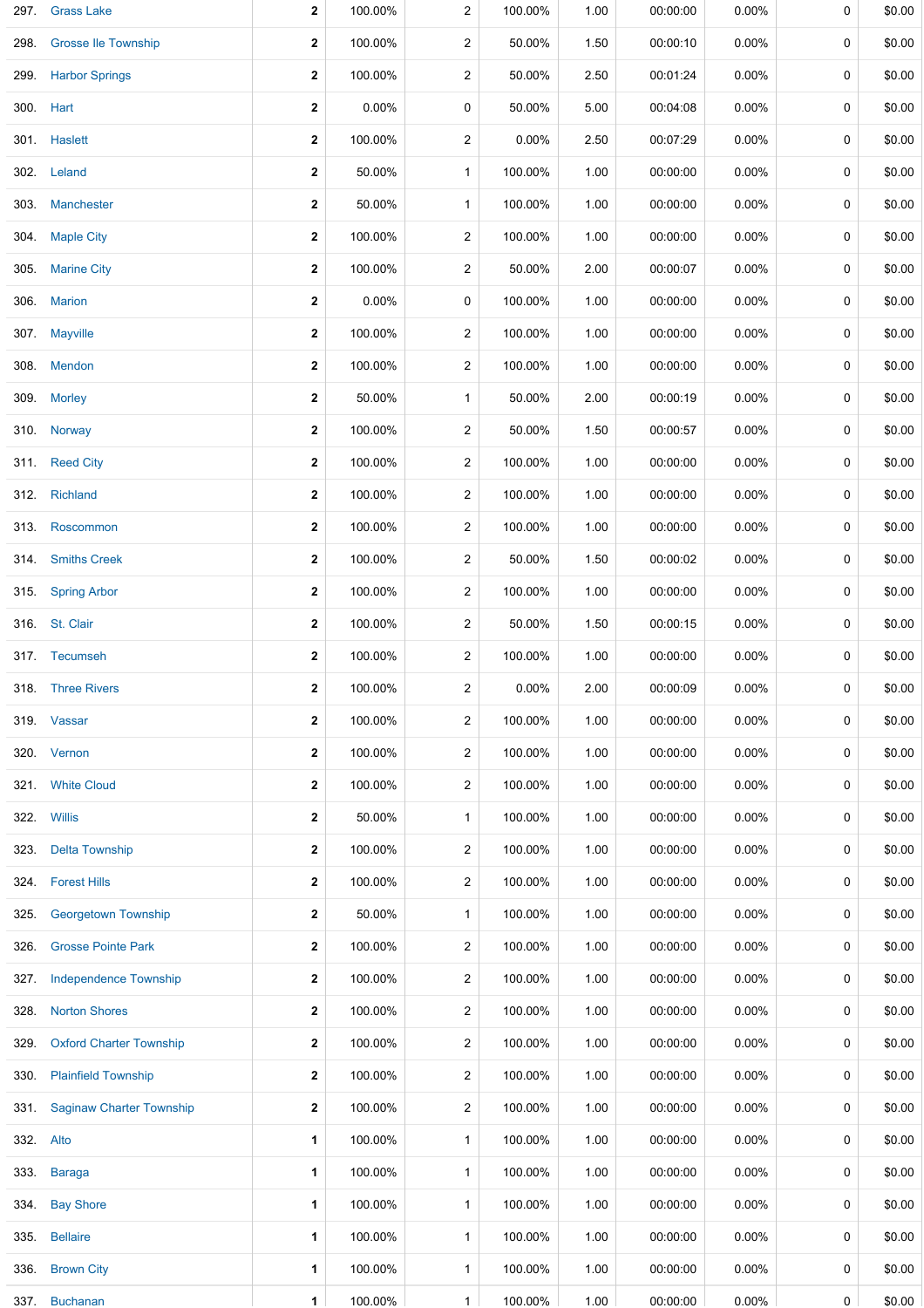| 338.     | Carleton               | $\mathbf{1}$ | $0.00\%$ | 0            | 0.00%    | 3.00  | 00:02:40 | $0.00\%$ | $\mathbf 0$ | \$0.00 |
|----------|------------------------|--------------|----------|--------------|----------|-------|----------|----------|-------------|--------|
| 339.     | Carney                 | 1            | 100.00%  | $\mathbf{1}$ | 100.00%  | 1.00  | 00:00:00 | $0.00\%$ | $\mathbf 0$ | \$0.00 |
|          | 340. Cassopolis        | 1            | 100.00%  | $\mathbf{1}$ | 100.00%  | 1.00  | 00:00:00 | $0.00\%$ | 0           | \$0.00 |
|          | 341. Cedarville        | 1            | 100.00%  | $\mathbf{1}$ | $0.00\%$ | 2.00  | 00:00:00 | $0.00\%$ | 0           | \$0.00 |
| 342.     | Centreville            | 1            | 100.00%  | $\mathbf{1}$ | 100.00%  | 1.00  | 00:00:00 | $0.00\%$ | $\mathbf 0$ | \$0.00 |
|          | 343. Clare             | 1            | 100.00%  | $\mathbf{1}$ | 100.00%  | 1.00  | 00:00:00 | $0.00\%$ | 0           | \$0.00 |
| 344.     | Coloma                 | 1            | 100.00%  | $\mathbf{1}$ | 100.00%  | 1.00  | 00:00:00 | $0.00\%$ | 0           | \$0.00 |
| 345.     | Concord                | 1            | 100.00%  | $\mathbf{1}$ | 100.00%  | 1.00  | 00:00:00 | $0.00\%$ | 0           | \$0.00 |
| 346.     | Coopersville           | 1            | 100.00%  | $\mathbf{1}$ | 100.00%  | 1.00  | 00:00:00 | $0.00\%$ | $\mathbf 0$ | \$0.00 |
|          | 347. Crystal Falls     | 1            | 100.00%  | $\mathbf{1}$ | 100.00%  | 1.00  | 00:00:00 | $0.00\%$ | 0           | \$0.00 |
|          | 348. Decatur           | 1            | 100.00%  | $\mathbf{1}$ | 100.00%  | 1.00  | 00:00:00 | $0.00\%$ | 0           | \$0.00 |
| 349.     | <b>Deerfield</b>       | 1            | 100.00%  | $\mathbf{1}$ | 100.00%  | 1.00  | 00:00:00 | 0.00%    | 0           | \$0.00 |
| 350.     | <b>Dollar Bay</b>      | 1            | 100.00%  | $\mathbf{1}$ | 0.00%    | 2.00  | 00:00:11 | $0.00\%$ | 0           | \$0.00 |
|          | 351. East Jordan       | 1            | 100.00%  | $\mathbf{1}$ | 0.00%    | 23.00 | 00:34:51 | $0.00\%$ | 0           | \$0.00 |
|          | 352. Evart             | 1            | 100.00%  | $\mathbf{1}$ | 0.00%    | 2.00  | 00:01:40 | 0.00%    | $\mathbf 0$ | \$0.00 |
|          | 353. Freeport          | 1            | 100.00%  | $\mathbf{1}$ | $0.00\%$ | 2.00  | 00:01:06 | $0.00\%$ | $\mathbf 0$ | \$0.00 |
| 354.     | <b>Grand Ledge</b>     | 1            | 100.00%  | $\mathbf{1}$ | 100.00%  | 1.00  | 00:00:00 | $0.00\%$ | 0           | \$0.00 |
|          | 355. Grayling          | 1            | 100.00%  | $\mathbf{1}$ | 100.00%  | 1.00  | 00:00:00 | $0.00\%$ | $\mathbf 0$ | \$0.00 |
|          | 356. Horton            | 1            | 100.00%  | $\mathbf{1}$ | 100.00%  | 1.00  | 00:00:00 | $0.00\%$ | 0           | \$0.00 |
| 357.     | <b>Imlay City</b>      | 1            | 100.00%  | $\mathbf{1}$ | 100.00%  | 1.00  | 00:00:00 | $0.00\%$ | 0           | \$0.00 |
| 358.     | <b>Indian River</b>    | 1            | 100.00%  | $\mathbf{1}$ | $0.00\%$ | 2.00  | 00:02:16 | $0.00\%$ | 0           | \$0.00 |
| 359.     | <b>Iron River</b>      | 1            | 100.00%  | $\mathbf 1$  | 100.00%  | 1.00  | 00:00:00 | $0.00\%$ | 0           | \$0.00 |
| 360.     | Ishpeming              | 1            | 100.00%  | $\mathbf{1}$ | 100.00%  | 1.00  | 00:00:00 | $0.00\%$ | 0           | \$0.00 |
|          | 361. Ithaca            | 1            | 100.00%  | $\mathbf{1}$ | 100.00%  | 1.00  | 00:00:00 | $0.00\%$ | 0           | \$0.00 |
| 362.     | Jonesville             | 1            | 100.00%  | 1            | 100.00%  | 1.00  | 00:00:00 | $0.00\%$ | 0           | \$0.00 |
| 363.     | Kingsford              | 1            | 100.00%  | 1            | 100.00%  | 1.00  | 00:00:00 | $0.00\%$ | 0           | \$0.00 |
| 364.     | Kingston               | 1            | 100.00%  | 1            | 100.00%  | 1.00  | 00:00:00 | 0.00%    | 0           | \$0.00 |
|          | 365. Leonard           | 1            | 100.00%  | 1            | 0.00%    | 2.00  | 00:05:52 | $0.00\%$ | 0           | \$0.00 |
| 366.     | Lincoln                | 1            | 100.00%  | $\mathbf 1$  | 100.00%  | 1.00  | 00:00:00 | $0.00\%$ | 0           | \$0.00 |
|          | 367. Litchfield        | 1            | 100.00%  | $\mathbf{1}$ | 100.00%  | 1.00  | 00:00:00 | $0.00\%$ | 0           | \$0.00 |
|          | 368. Lowell            | 1            | 100.00%  | $\mathbf 1$  | 100.00%  | 1.00  | 00:00:00 | $0.00\%$ | 0           | \$0.00 |
| 369.     | <b>Mackinac Island</b> | 1            | 100.00%  | $\mathbf{1}$ | 100.00%  | 1.00  | 00:00:00 | $0.00\%$ | 0           | \$0.00 |
| 370.     | <b>Michigan Center</b> | 1            | 100.00%  | $\mathbf 1$  | 100.00%  | 1.00  | 00:00:00 | $0.00\%$ | 0           | \$0.00 |
| 371. Mio |                        | 1            | 100.00%  | 1            | 0.00%    | 2.00  | 00:00:01 | $0.00\%$ | 0           | \$0.00 |
| 372.     | <b>Morrice</b>         | 1            | 100.00%  | 1            | 100.00%  | 1.00  | 00:00:00 | $0.00\%$ | 0           | \$0.00 |
|          | 373. Munising          | 1            | 100.00%  | $\mathbf{1}$ | 100.00%  | 1.00  | 00:00:00 | $0.00\%$ | 0           | \$0.00 |
| 374.     | Negaunee               | 1            | 100.00%  | $\mathbf{1}$ | 100.00%  | 1.00  | 00:00:00 | $0.00\%$ | 0           | \$0.00 |
|          | 375. New Boston        | 1            | 100.00%  | 1            | 100.00%  | 1.00  | 00:00:00 | $0.00\%$ | 0           | \$0.00 |
| 376.     | <b>New Hudson</b>      | 1            | 100.00%  | 1            | 100.00%  | 1.00  | 00:00:00 | $0.00\%$ | 0           | \$0.00 |
|          | 377 New Lothrop        | 1            | 100.00%  | $\mathbf 1$  | 100.00%  | 1.00  | 00:00:00 | $0.00\%$ | 0           | \$0.00 |

 $\ddot{\phantom{1}}$